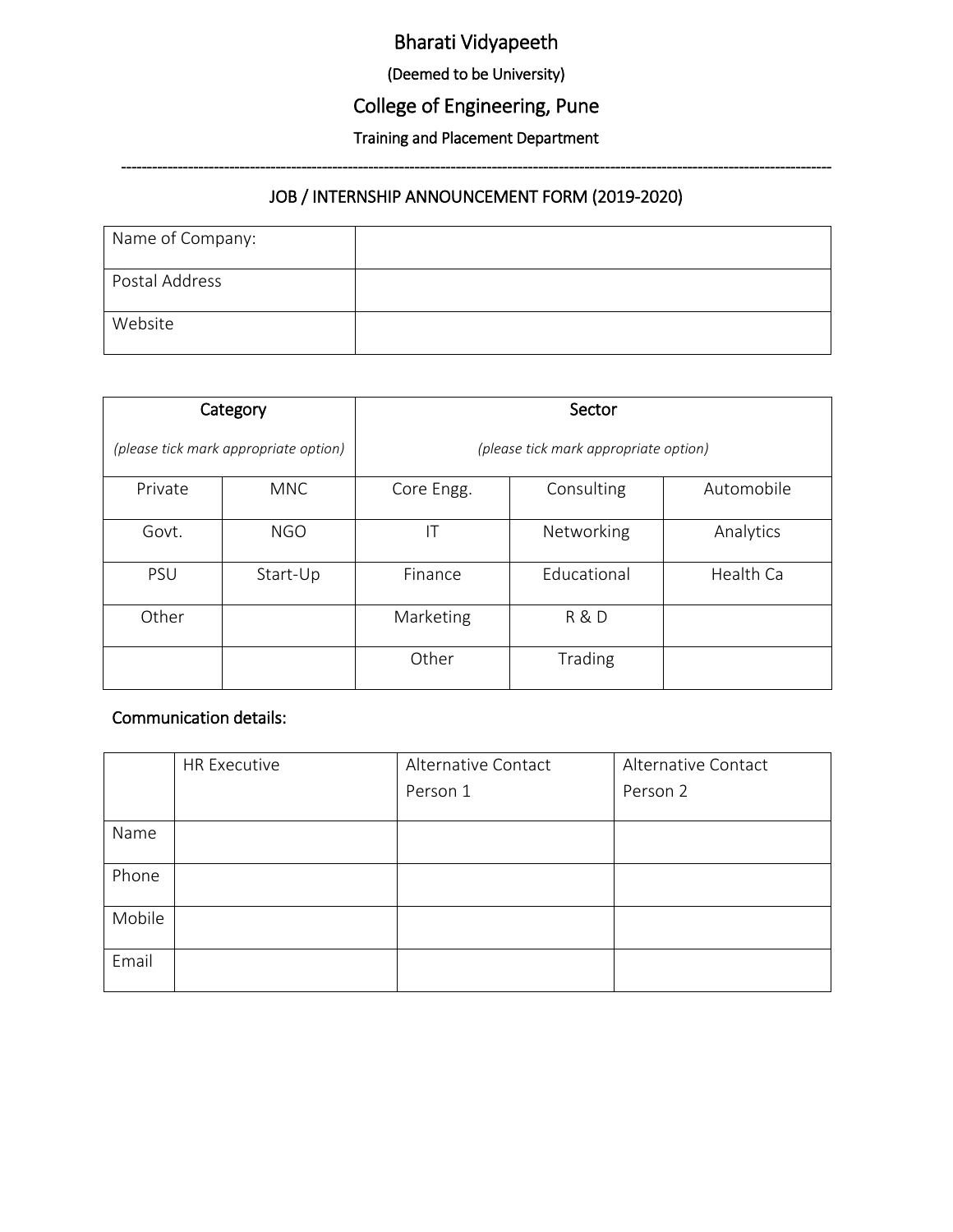## Programs at a Glance:

| Name of the Program       | Duration of the course |
|---------------------------|------------------------|
| Bachelor's Program B.Tech | 4 Years                |
| Master's Program M.Tech   | 2 Years                |

### Job Profile

| Job Description:              |                               |                |             |             |
|-------------------------------|-------------------------------|----------------|-------------|-------------|
| Percent / CGPA Criterion:     | $X =$                         | XII / Diploma= | $B.Tech =$  | $M.Tech =$  |
| No. of Expected Hires:        |                               |                |             |             |
| Tentative Location(s)         |                               |                |             |             |
| Branches eligible:            | Computer                      | IT Engineering | E&TC        | Electronics |
| (please tick mark appropriate | Engineering                   |                | Engineering | Engineering |
| option)                       | Civil                         | Chemical       | Mechanical  | Production  |
|                               | Engineering                   | Engineering    | Engineering | Engineering |
|                               | <b>Electrical Engineering</b> |                |             |             |

### CTC offered:

| Degree       | Designation | Compensation(Lakhs per annum) |  | Bond/Service contract<br>(if any) |
|--------------|-------------|-------------------------------|--|-----------------------------------|
| B.Tech 4 Yr. |             |                               |  |                                   |
| M.Tech 2 Yr. |             |                               |  |                                   |

## Components of CTC

| Fixed Salary   | Relocation   | Stocks(with       |  |
|----------------|--------------|-------------------|--|
|                | <b>Bonus</b> | Vesting Plan)     |  |
| Provident Fund | Patent Bonus | Other             |  |
|                |              | Benefits (Specify |  |